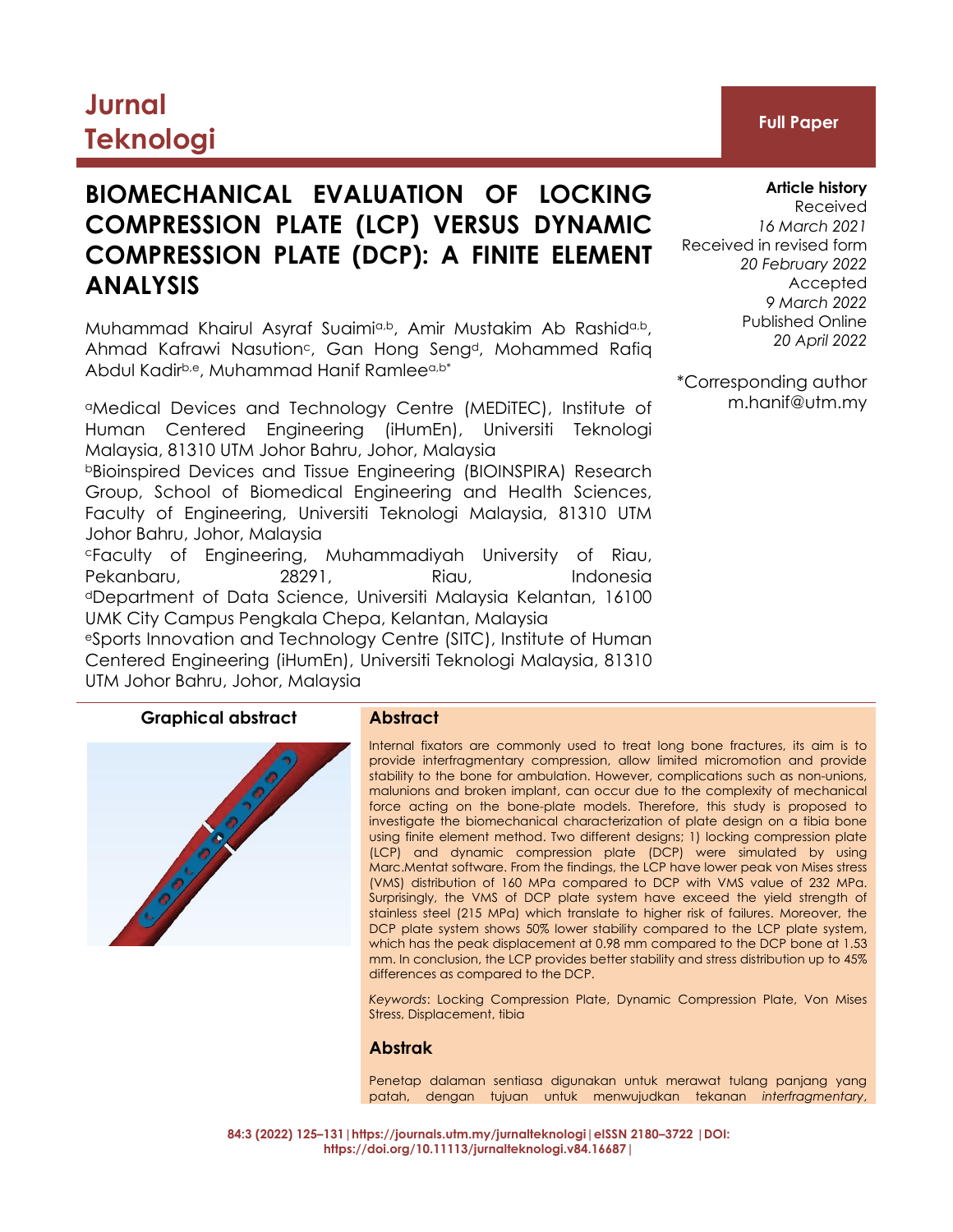membenarkan pergerakan mikro, dan menyediakan kestabilan kepada tulang untuk sembuh. Walaubagaimanapun, komplikasi seperti tiada kesembuhan, kesembuhan yang cacat, dan implan patah, boleh berlaku disebabkan daya mekanikal yang bertindak kepada tulang-implan. Justeru itu, kajian ini telah dijalankan untuk mengkaji sifat biomekanikal rekaan implan tulang tibia menggunakan kaedah *finite element*. Dua rekaan; 1) *locking compression plate* (LCP) dan *dynamic compression plate* (DCP) telah disimulasikan menggunakan perisian Marc.Mentat. Hasil kajian menunjukkan LCP memberikan tekanan *von Mises* yang rendah iaitu 160 MPa berbanding DCP iaitu 232 MPa. Hasil ini menunjukkan bahawa tekanan pada DCP telah melebihi kekuatan *yield* bahan keluli tahan karat (215 MPa) dan menunjukkan risiko tinggi untuk patah. Tambahan itu, rekaan DCP menunjukkan 50% kurang stabil berbanding rekaan LCP, dimana anjakan DCP adalah 1.53 mm berbanding 0.93 mm untuk LCP. Kesimpulannya, rekaan LCP memberikan kestabilan dan peredaran tekanan sehingga 45% beza berbanding rekaan DCP.

*Kata kunci*: *Locking compression plate, dynamic compression plate*, tekanan *von Mises*, anjakan, tibia

© 2022 Penerbit UTM Press. All rights reserved

# **1.0 INTRODUCTION**

Regardless of the robust properties of bone, it is very common for people to experience fractures in their lifetime. To date, one of the most common fractures in human lower limb is tibia fracture. This common fracture is normally happened due to the fact that the mechanism of injury (MOI) is vast such as high energy falls, sports injury, vehicle accidents, occupational hazard and in some cases of osteoporosis [1]. According to the National Trauma Database (NTDB), tibia and fibula fractures are found to be the most common fractures and has the highest percentage of 33.9% as compared to other injuries [2]. These data is strengthen with the findings in Journal of Children's Orthopedic that tibia fractures is one of the most common injuries that children experienced and is associated with high cost of treatment[3]. Depends on the severity scale of injury, tibia fractures can fall into severe and complex categories of fractures that require direct healing due to disfiguration of bone structures and build up pressures that prevent bone to heal normally. Therefore, the usage of plate screw construct enables reconstruction of anatomy, bony alignment and at the same time provide compression needed for bone healing.

Fractures cause discomfort and pain to patients. At the same time bone alignment can be very tricky to be corrected and achieved with the original anatomical structure [4]. From many surgeons, the technique of open reduction internal fixator (ORIF) is one of the most effective method in promoting bone healing through interfragmentary compression and provide an anatomical frame for the bone to grow [5]. This technique uses an internal compression plate which is screwed into the bone to provide stability. The plates come in two classes which are dynamic compression plate (DCP) and locking compression plate (LCP) where both uses compression screws that

tighten the plate to the bone and locking screws that have threads on its head to fasten on to the plate and the bone, respectively. However these methods shows a lot of regressions as the configurations between the plates can cause disturbance to the healing soft tissue of the surrounding, hinder callus formations and ineffective placements of screw that does not build up enough compressions for the bone to heal [6] .

Complication rate are found to be 15% among patients and follow by 12.7% rate of re-operations. These cases were reported due to malunion, screw cut-out and avascular necrosis (AVN), where this is a symptom of death bone condition in which bone do not obtain blood supply, consistent pain and impairment. These conditions can be happened due to lacking of or over excessive of compression of the fracture site [7]. Several plating techniques were introduced by the medical practitioners such as Locking Compression Plate (LCP) and Dynamic Compression Plate (DCP). However, there is no specific study on the differences between those two different techniques from the literature that focusing on the stance phase condition (50% load from body weight) of a gait cycle, especially in terms of biomechanical perspective. As far as authors aware, no other studies were found from previous literature that demonstrated results of finite element analysis between LCP and DCP plates. Therefore, the aim of this study is to investigate the biomechanics effects of the different plate design; 1) LCP and 2) DCP when treating transverse tibia fracture via finite element analysis. The stability of aforementioned plates was investigated where stress and displacement were predicted in both fixators and bone. From this study, it is expected that the results could be used by medical surgeons not only to justify their choices of plates usage but could be also a potential further analysis in the future clinical studies.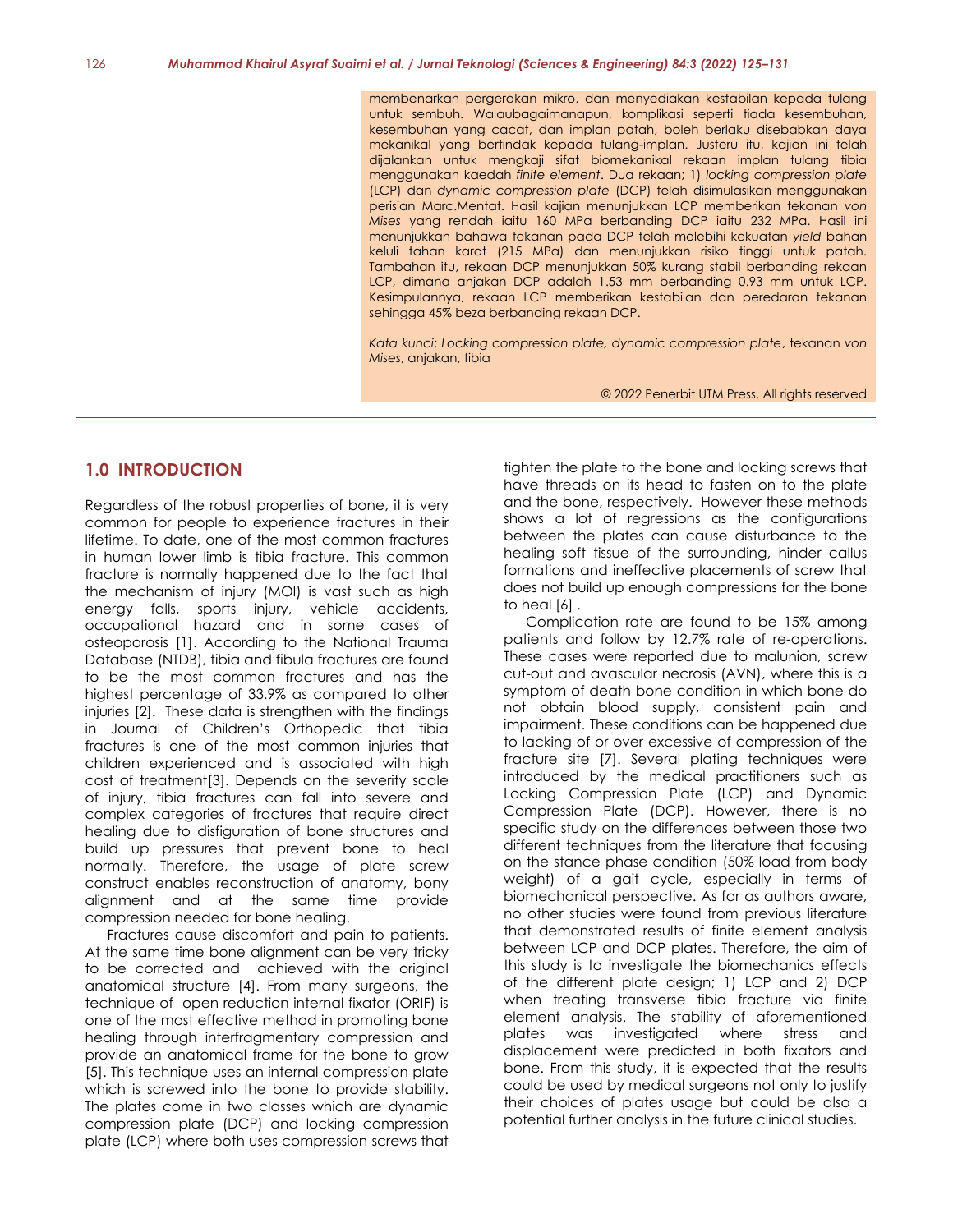# **2.0 METHODOLOGY**

Figure 1 shows the flow of work in this study. It starts with the three-dimensional (3D) modelling of bone, followed by 3D designing of plate, virtual surgery, and finite element analysis.



**Figure 1** Workflow of the methodology

#### **2.1 Three-dimensional Modelling**

A dataset from Computed Tomography (CT) images of healthy subject was used to reconstruct a threedimensional (3D) model of tibia bone. The weight and age of subject was 80kg and 22 years old, respectively. All procedures of data acquisition were done in Hospital Tunku Ampuan Afzan, Kuantan, Pahang, Malaysia. To reconstruct the 3D model, segmentation process was done via a modelling software, Mimics (Materialise, Belgium) [8], [9]. In order to remove data noise, a repetitive masking process using tools of 'draw' and 'delete' was done. To make sure the geometry of bone could mimic original shape, a repetitive modification including segmentation and masking process were made, then comparing with shape according to an anatomy book. Finally, the geometrical shape was confirmed by an orthopaedics surgeon from University Malaya Medical Centre (UMMC), Kuala Lumpur, Malaysia [10]. Once the intact bone of tibia was reconstructed, further step was taken where to create a transverse fracture. Cutting tools was utilized to conduct such step where the 3D model of tibia bone mimics 4 mm gap fracture as suggested by Fagelberg *et al*. [11]. Finally, the 3D model was saved in stereolithography (STL) format that can be used for later methods [10].

A computer-aided design (CAD) software, Solidworks (Dassault Systemes, USA) was used to design a uniplanar-unilateral of Locking Compression-Dynamic Compression plate (LC-DC Plate). As for the dimensions, it was referred to the commercial product of Synthes in which the screw diameter and length is 4.5 mm and 36 mm, respectively [12]. Meanwhile, the length of the plate with 11 holes were set at 185mm each as suggested by previous study [13]. Each of the solid bodies were then assembled into one single rigid body using Solidworks software. The 3D model of LC-DC plate is illustrated in Figure 2. Both plates were then saved in STL file for next preanalysis steps.



**Figure 2** Locking Compression – Dynamic Compression Plate with conventional screws and locking screws

#### **2.2 Simulated Implant Placement**

Virtual surgery was done to place the plates onto the bone. This procedure was conducted in another CAD software, 3-matic (Materialise, Belgium) where the position of bone-to-plate was fixed at the lateral surface of the tibia bone [14]. Both LCP and DCP consisted of 6 different screws that were placed on the hole of plate. For the next step, a tool called 'create manifold assembly' was used to assembly both bone and plates together. Figure 3 is showing the fixation techniques for a) Plating1 of LCP b) Plating 2 of DCP.



**Figure 3** Techniques of fixation for a) LCP and b) DCP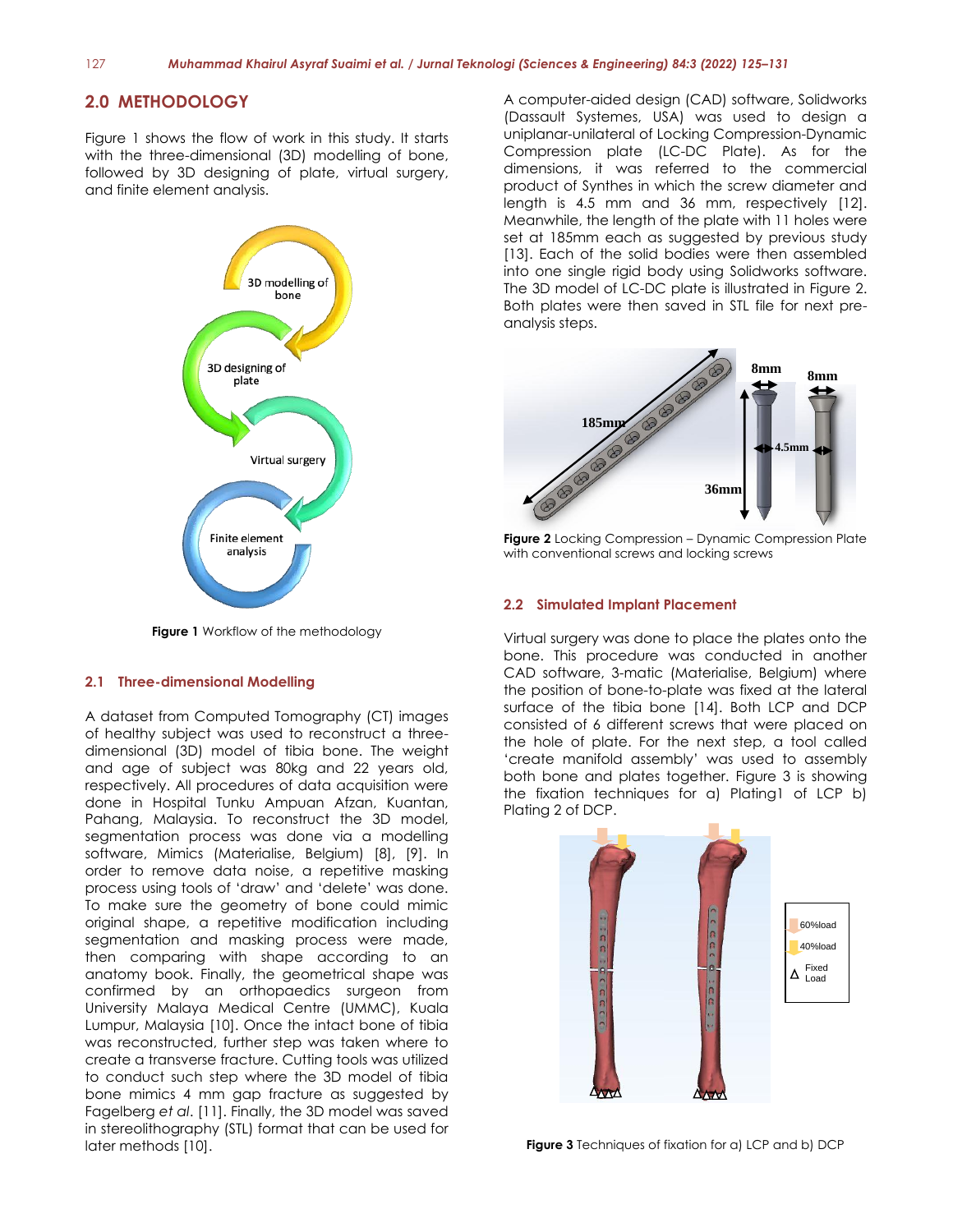#### **2.3 Finite Element Analysis**

Prior to finite element analysis, pre-processing must be done where all STL files were imported into a software, Marc.Mentat (MSC.Software, Canada). By using Marc.Mentat software, the STL files were then segmented into first linear order tetrahedral elements. It is known that the tetrahedral elements was normally used by many other studies in the literature to simulate human bone and implants for finite element analysis [15]. In terms of material properties of tibia bone, the Young's modulus and Poisson's ratio was set at 16,200 MPa [16] and 0.3 [17], respectively. For the LCP and DCP, the Young's modulus and Poisson's ratio was set at 200,000 MPa and 0.3, respectively [18, 19]. The chosen of the materials were based on the previous literature that demonstrated the properties are similar with real condition of bone and plate [16, 17].

To make sure the model is reproducible, a convergence analysis was performed prior to this study. H-refinement method was used to simulate 5 different bones with different mesh sizes and it was found that the model of bone and fixator was converged at 3mm and 1.5 mm, respectively [10]. Apart from that, a validation study was also conducted where the 3D model was found validated in terms of strain values [18].

In order to differentiate the contact condition between LCP and DCP fixation on the tibia, the friction coefficient of the system was determined, where LC-plate are 36% higher than DC-plate which is 0.4 and 0.26 respectively [14], [19], [20], [21], [14], [22].

For a boundary condition, one cycle from gait was chosen in which stance phase. This condition was used to indicate the first trial and moment of patients when start to walk. A total of 50% of the body weight (BW) in which 400N was axially applied to the proximal of tibia bone [8]. From there, 60% was axially applied to the medical curvature and another 40% was axially applied to the lateral curvature of tibia bone [21]. Meanwhile, the distal part of tibia bone was fixed in all directions to prevent any movement during the simulation. An illustration of the boundary conditions is shown in Figure 3. From the finite element analysis, von Mises stress and displacement were measured and compared.

#### **2.4 Model Validation**

From our previous study [10, 18], the tibia bone model has been undergone convergence analysis and validation works. Convergence analysis showed that the model has been converged at mesh size of 5 mm and 1.5 mm for tibia and external fixator, respectively. For the validation work, a one-to-one comparison has been done between FE model and experimental work. A synthetic bone has been used in this comparison where compression load has been applied onto the tibia. From the results, it showed

that the FE model and experimental work were in the similar pattern of vertical strain when the bone was compressed with a load until 100 N.

# **3.0 RESULTS AND DISCUSSION**

#### **3.1 Von Mises Stress**

Contour plots of the Von Mises Stress (VMS) for tibia bone for both DCP and LCP is illustrated in Figure 4. In general, the contour plots of all the configurations showed stress at the plates are higher than the bones. For the axial load compression test, the maximum von Mises stress value observed at the tibia bone with LCP is 31.25Mpa. While the tibia bone with DCP is 33.2 MPa, which shows no significant difference, with only 6% percentage different.

Other than that, stress concentrated at the screw plate system for both Locking Compression Plate and Dynamic Compression Plate is comparatively have higher magnitude of stresses than the bone during stance phase. For the Locking Compression Plate, the maximum VMS is 160 Mpa while Dynamic Compression Plate have 232 Mpa which is 48% higher compare to LCP. From the contour plot, it can be seen that the distribution of stresses have accumulated at the screw–plate interfaces, rather than other regions.

To be noted, our results demonstrated low stresses (160 MPa and 232 MPa for LCP and DCP, respectively) since the load conditions applied in this recent study were in stance phase, in which 50% of body weight. As compared with the previous literature, results from a study by Zhou *et al*. [19] shows high stresses (856.1 MPa) since the boundary condition of their study simulate 238% of body weight. This situation of different stress value is predictable and acceptable due to the fact that the boundary conditions for both studies were not in the same, thus a one-to-one comparison could not be analysed. Apart from that, it was found that the same location of high stress occurred at the centre of plate as demonstrated by Gailani *et al*. [22] and Izaham [12]. Our studies are also showing the same trend where high stress occurred at the middle part of implant (Figure 4).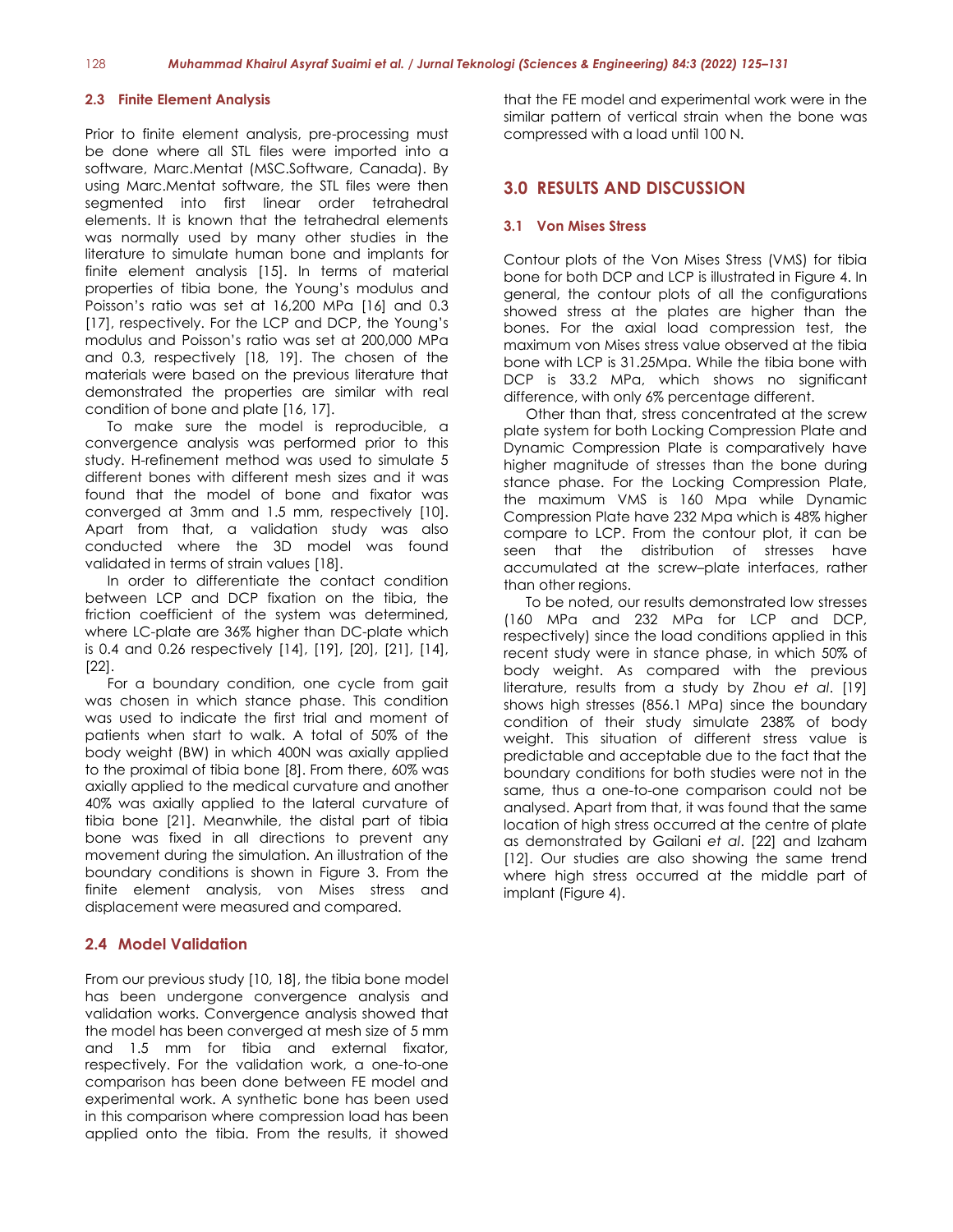

**Figure 4** Contour plot of VMS distribution: a) Tibia bone with LCP plate, b) Tibia bone with DCP plate, c) LCP plate and d) DCP plate

### **3.2 Displacement**

Many researchers have used displacement to show the stability of the system or construct [18, 19, 20]. Figure 5 shows the contour plot of displacement distribution for the bone and plates. From the figure, it can be illustrated that the tibia bone with Locking Compression Plate have the peak displacement of 0.98 mm and 0.26 mm at the fracture site. Meanwhile for tibia bone with Dynamic Compression Plate, it has the peak displacement of 1.53mm and 0.4 mm at the fracture site. Surprisingly, the displacement of Dynamic compression plate is at 50% higher than locking compression plate.

On the other hand, the plates were experienced with deformed and displaced shape during the high axial loading force. For Locking Compression Plate, the displacement is at 0.44 mm while Dynamic Compression Plate have a displacement of 0.66 mm. These data as well shows that DCP have 50% higher displacement compared to LCP. Figure 6 shows a bar graph represent the relativity of displacement in bone-plate system in LCP and DCP system.

It should be noted that the Dynamic Compression Plate has achieved compression at the fracture site by implementing compression screws from both fragments of the fracture. Other screws were inserted with a reason to provide additional stability along the bone plate interface. Subsequently, this technique is affective on simple fractures and only suitable for

primary bone healing [23]. The Locking Compression Plate is introduced enable locking of screws head to the plate hole, thus allowing a more angle stable device. The aim of this design is to address multiple fragments in intraarticular fracture as well as providing a stable construct for fracture healing. The aimed of reduction techniques and minimally invasive plate insertion and fixation is to promote bone healing and prevents from non-union of the bone [23].



**Figure 5** Contour plot of displacement distribution: a) Tibia bone with LCP plate, b) Tibia bone with DCP plate, c) LCP plate and d) DCP plate

From this recent study, it has been shown that the two plating techniques affects the bear stresses of the tibia bone upon the force load. In general, plate tend to have higher stress as the plate act as a stress shielding to the bone, taking up a large portion of loads rather than the underlying bone from high stiffness [24]. Both bones do not exceed the ultimate yield strength which is 193Mpa [18]. The successful simulation are shown in Figure 4. According to a study by Chung *et al*., the stress distribution of a system could determine the stiffness of the model [24]. The lower the stiffness of the system, the more likely it is to deformed giving arise of risk that effect the bone loss. This as well shows that the strain in the bone decreases when the plate carried the most external load thus adequate amount of strain trigger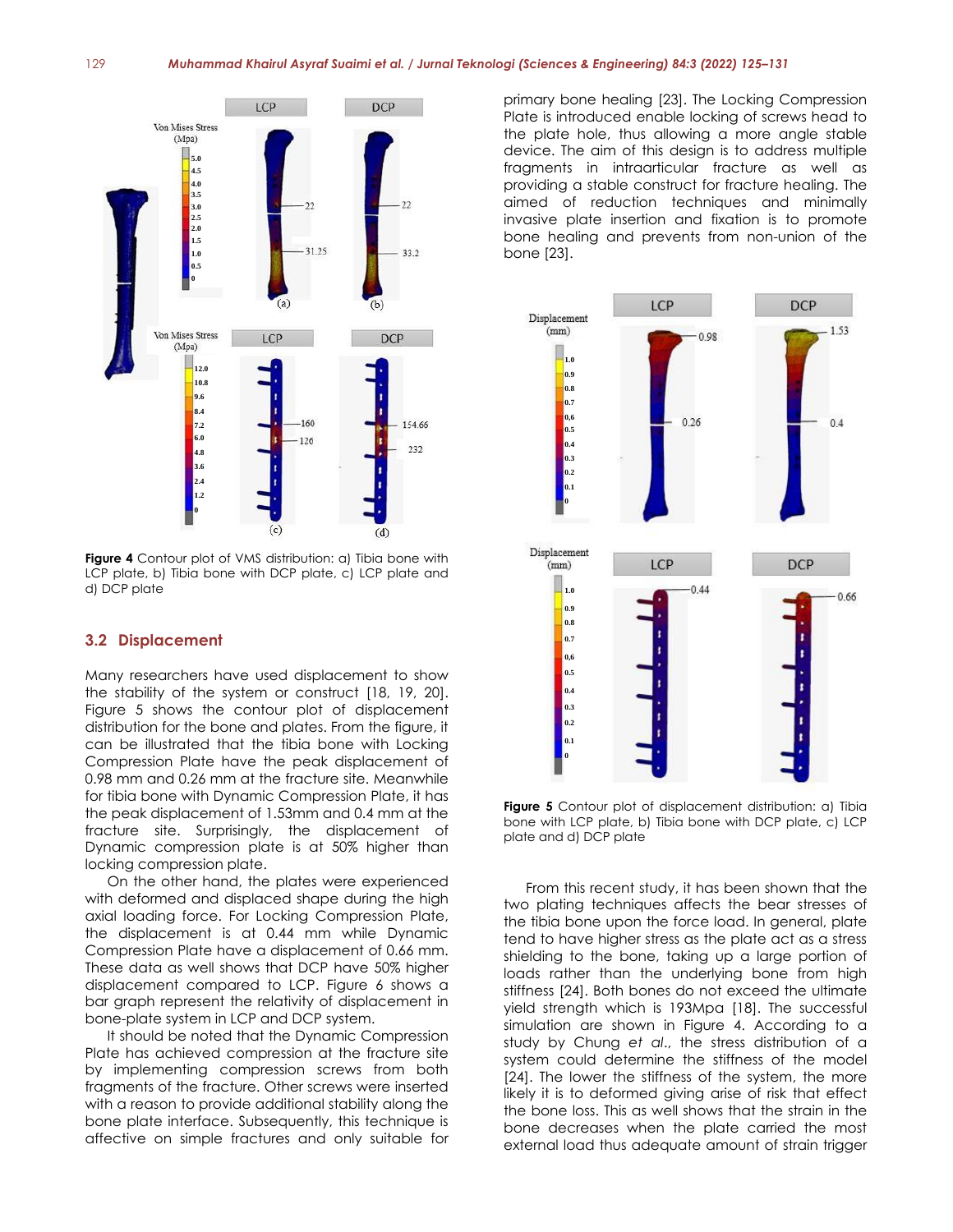healthy callus formation [24]. From the VMS result, the Dynamic Compression Plate have 45% higher than the Locking Compression Plate which is 232Mpa. This is exceeding the yield strength of stainless steel of 215Mpa in which could cause the plate to be deformed in its elastic state. This is very risky for the bone as the plate can cause non-union conditions to the bone [25].





According to Claes *et al*. in 2018, the range of interfragmentary motion that promote callus formation for bone healing at the fracture site are best at 0.1 to 0.6 mm. Their finding suggested that higher motion would delay union of the bone and disturb bone viability. The claims are well supported by Mehboob *et al*. in year of 2019 that interfragmentary motions at the bone are optimum from 0.1 to 1.0 mm to promote bone revascularizations and prevent healing complications [14], [26-27]. From our findings, the bone that fixed with Locking Compression Plate show the displacement value within those two abovementioned reported literatures. However, a precaution action should be made by medical surgeons if the Dynamic Compression Plate is their choices to treat patients since the displacement is higher than acceptable range.

### **4.0 CONCLUSIONS**

Based on the finite element analysis, this study concludes that the LCP plate is more superior than DCP in terms of von Mises stress and displacement. The LCP demonstrated low stress and displacement that might help the bone to be always fixed in a position for a better healing process. The low values

of stress and displacement is due to the rigidity of the construct where the placement of screws was near to the fracture site. Therefore, it is recommended that the placement of screws should be placed as near to the fracture as possible.

### **Acknowledgement**

This research was financial supported by Ministry of Higher Education Malaysia (MoHE), Malaysia under Fundamental Research Grant Scheme (FRGS) (Grant number: 5F135), Universiti Teknologi Malaysia under Tier 2 (Grant number: 15J84), matching grant (Grant number: 02M69) and Universiti Kuala Lumpur under Collaborative Research Grant Scheme (Grant number: 4B618).

### **References**

- [1] J. Decruz, R. P. Antony Rex, and S. A. Khan. 2019. Epidemiology of Inpatient Tibia Fractures in Singapore – A Single Centre Experience. *Chinese J. Traumatol. - English Ed*. 22(2): 99-102.
- [2] N. S. Anandasivam *et al.* 2017. Tibial Shaft Fracture: A Large-scale Study Defining the Injured Population and Associated Injuries. *J. Clin. Orthop. Trauma*. 8(3): 225-231.
- [3] J. E. Kleiner, J. E. Raducha, and A. I. Cruz. 2019. Increasing Rates of Surgical Treatment for Paediatric Tibial Shaft Fractures: A National Database Study from between 2000 and 2012. *J. Child. Orthop*. 13(2): 213-219.
- [4] F. Prinsloo, C. Flynn, M. Prime, A. Wickham, and S. Hettiaratchy. 2019. The Incidence of Chronic Pain Following Tibial Diaphyseal Fracture. *J. Trauma Crit. Care*. 03(01).
- [5] M. Plecko *et al.* 2012. The Influence of Different Osteosynthesis Configurations with locking Compression Plates (LCP) on Stability and Fracture Healing After an Oblique 45° Angle Osteotomy. *Injury*. 43(7): 1041-1051.
- [6] S. Märdian *et al.* 2019. Clinical Biomechanics Locking Plate Constructs Benefit from Interfragmentary Lag Screw Fixation with Decreased Shear Movements and More Predictable Fracture Gap Motion in Simple Fracture Patterns. *Clin. Biomech.* 70(August): 89-96.
- [7] D. Dimitriou, S. Waldmann, A. Antoniadis, M. Liebhauser, N. Helmy, and U. Riede. 2019. Early Locking Plate Removal Following Open Reduction and Internal Fixation of Proximal Humeral Fractures Could Prevent Secondary Implant-related Complications. *J. Orthop.* 17(April): 106- 109.
- [8] O. F. Oken, A. O. Yildirim, and M. Asilturk. 2017. Finite Element Analysis of the Stability of AO/OTA 43-C1 Type Distal Tibial Fractures Treated with Distal Tibia Medial Anatomic Plate Versus Anterolateral Anatomic Plate. *Acta Orthop. Traumatol. Turc*. 51(5): 404-408.
- [9] M. H. Ramlee, M. R. A. Kadir, and H. Harun. 2013. Threedimensional Modeling and Analysis of a Human Ankle Joint. *Proceeding - 2013 IEEE Student Conf. Res. Dev. SCOReD 2013*. December: 74-78.
- [10] M. H. Ramlee, M. R. Abdul Kadir, M. R. Murali, and T. Kamarul. 2014. Biomechanical Evaluation of Two Commonly Used External Fixators in the Treatment of Open Subtalar Dislocation-A Finite Element Analysis. *Med. Eng. Phys*. 36(10): 1358-1366.
- [11] E. Fågelberg, L. Grassi, P. Aspenberg, and H. Isaksson. 2015. Surgical Widening of a Stress Fracture Decreases Local Strains Sufficiently to Enable Healing in a Computational Model. *Int. Biomech.* 2(1):. 12-21.